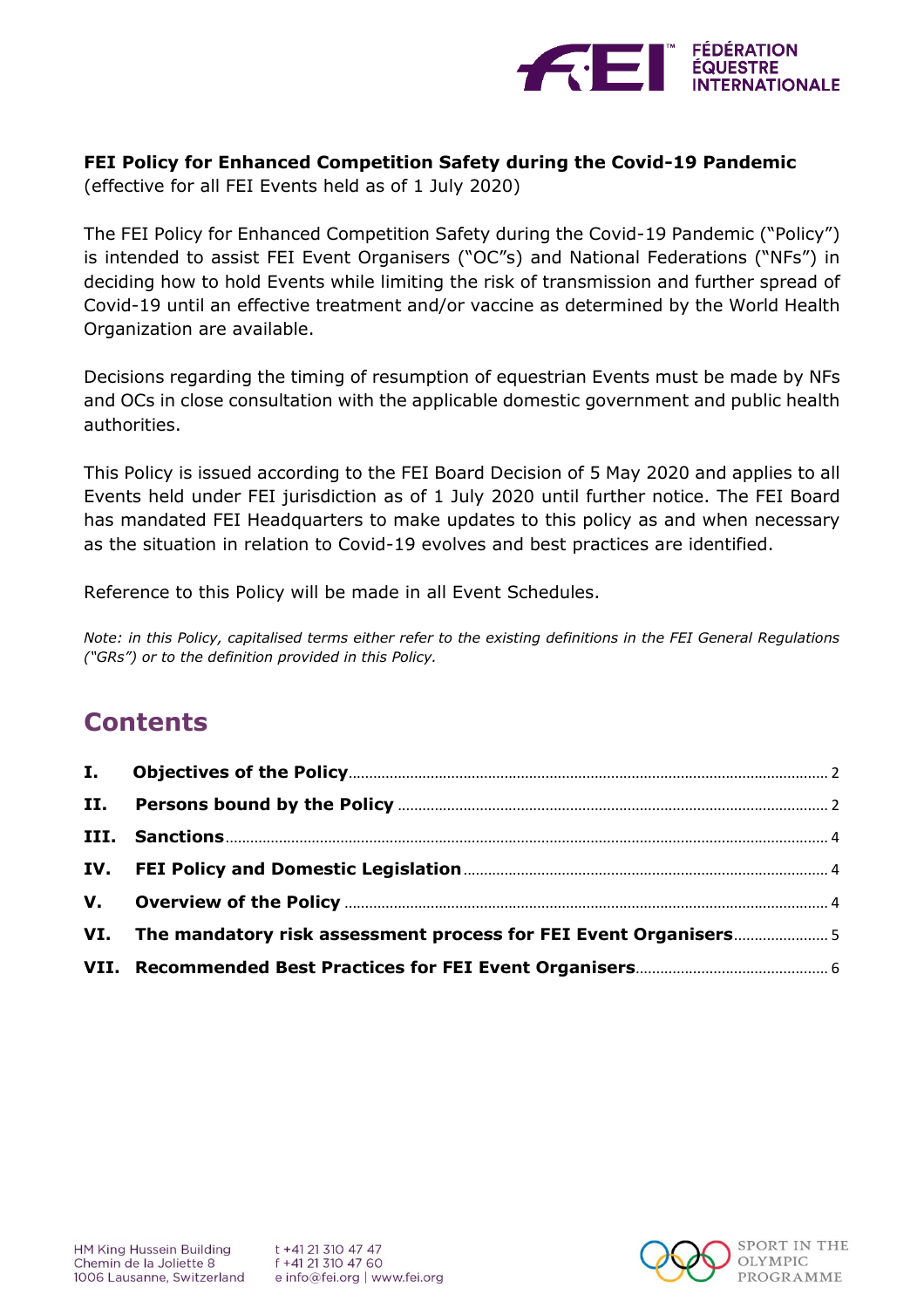

# <span id="page-1-0"></span>**I. Objectives of the Policy**

- 1. Ensure a standard approach across FEI Events to mitigate the risk of transmission and further spread of Covid-19 until an effective treatment and/or vaccine as determined by the World Health Organization are available.
- 2. Help OCs and NFs assess the risks potentially posed by Events from their planning phase and identify relevant measures to mitigate such risks.
- 3. Enable OCs and NFs to demonstrate to public authorities that the FEI competitions are ready to resume.

## <span id="page-1-1"></span>**II. Persons bound by the Policy**

1. As a condition of their presence on the event venue, all persons attending an FEI Event ("Event") are bound by the measures put into place by the OC under this Policy.

This includes Participants<sup>1</sup>, OC members and their staff/volunteers, NF/FEI staff,  $NF/FEI$  Officials, Service Providers<sup>2</sup>, and public/spectators.

- 2. In addition, NFs, OCs, FEI Officials and the FEI are bound by this Policy and have the following responsibilities:
	- 2.1 NFs

 $\overline{a}$ 

- a) Communicate this Policy to the OCs under their jurisdiction.
- b) Request that all OCs under their jurisdiction run a risk assessment and develop a risk mitigation plan in accordance with this Policy for any FEI Event/Competition they intend to hold.
- c) Assist the OCs in this task if required.
- d) Facilitate the OCs' interaction with the relevant domestic government and health authorities.
- e) Instruct OCs to confirm that the relevant domestic government and health authorities have not expressed objections to their Event being held when consulted.

<sup>1</sup> Under this Policy, the term **Participants** includes:

<sup>•</sup> Owners, Lessees, Athletes (riders, vaulters, drivers, lungers), Participating Support Personnel as defined in the FEI General Regulations.

<sup>•</sup> Parents, trainers, coaches, grooms, navigators, personal care assistants (PCAs), support personnel. This Policy refers as "support personnel" the persons employed or contracted by Participants who are essential for providing care to horses and/or Participants. This includes, but is not limited to, veterinarians, farriers, equine therapists, etc.

<sup>2</sup> Under the Policy, the term **Service Providers** refers to persons or entities who provide direct services contracted by Event management, such as vendors, caterers, feed suppliers, photographers, videographers, media, cleaning service providers, waste disposal personnel, etc.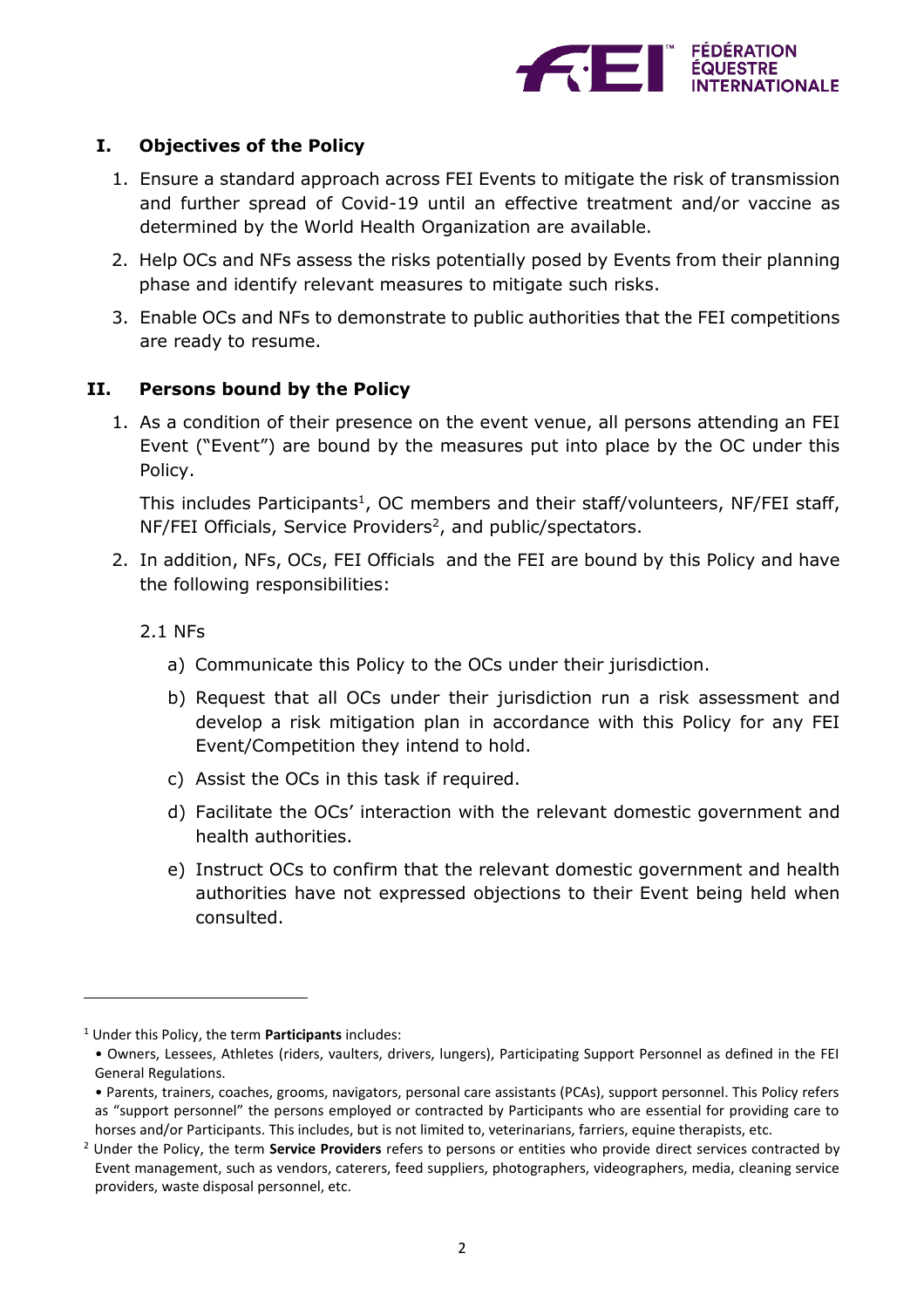

- f) For each Event, based on the outcome of the risk assessment, decide jointly with the OC whether the Event will be held or not.
- g) For each Event that will be held, submit the risk assessment and mitigation plan (including name and contact details of the person in charge) to the FEI as an annex to the Event Schedule, at the latest ten (10) working days before the Event's deadline for Definite Entries.

#### 2.2 OCs

- a) Complete the risk assessment provided with this Policy and decide (in consultation with their NF) whether or not to hold their Event based on the final risk score obtained.
- b) Involve the domestic health authorities in the risk assessment and mitigation measures elaboration process.
- c) Document the process. Communicate the outcome of the risk assessment and the mitigation measures plan (including name and contact details of the person in charge) to their NF, along with confirmation from the relevant domestic authorities that the Event can be held accordingly.
- d) Monitor the evolution of the Covid-19 situation, locally and globally, and if necessary repeat the risk assessment process closer to the Event to verify that the overall risk score has not changed and the mitigation measures planned are still appropriate.
- e) Communicate the plan and mitigation measures decided to the FEI Officials appointed for the Event (Foreign Judge/President Ground Jury/Technical Delegate/Chief Steward/Veterinary Delegate)
- f) Apply and enforce the mitigation measures identified for the Event.

## 2.3 FEI Officials

- a) Know this Policy.
- b) Understand and comply with the Covid-19 risk mitigation measures applying at the Events they are appointed to.
- c) Within their respective functions, assist OCs with the measures implemented under this Policy.
- d) Provide any relevant feedback to the FEI in their respective reports or as directed by the FEI.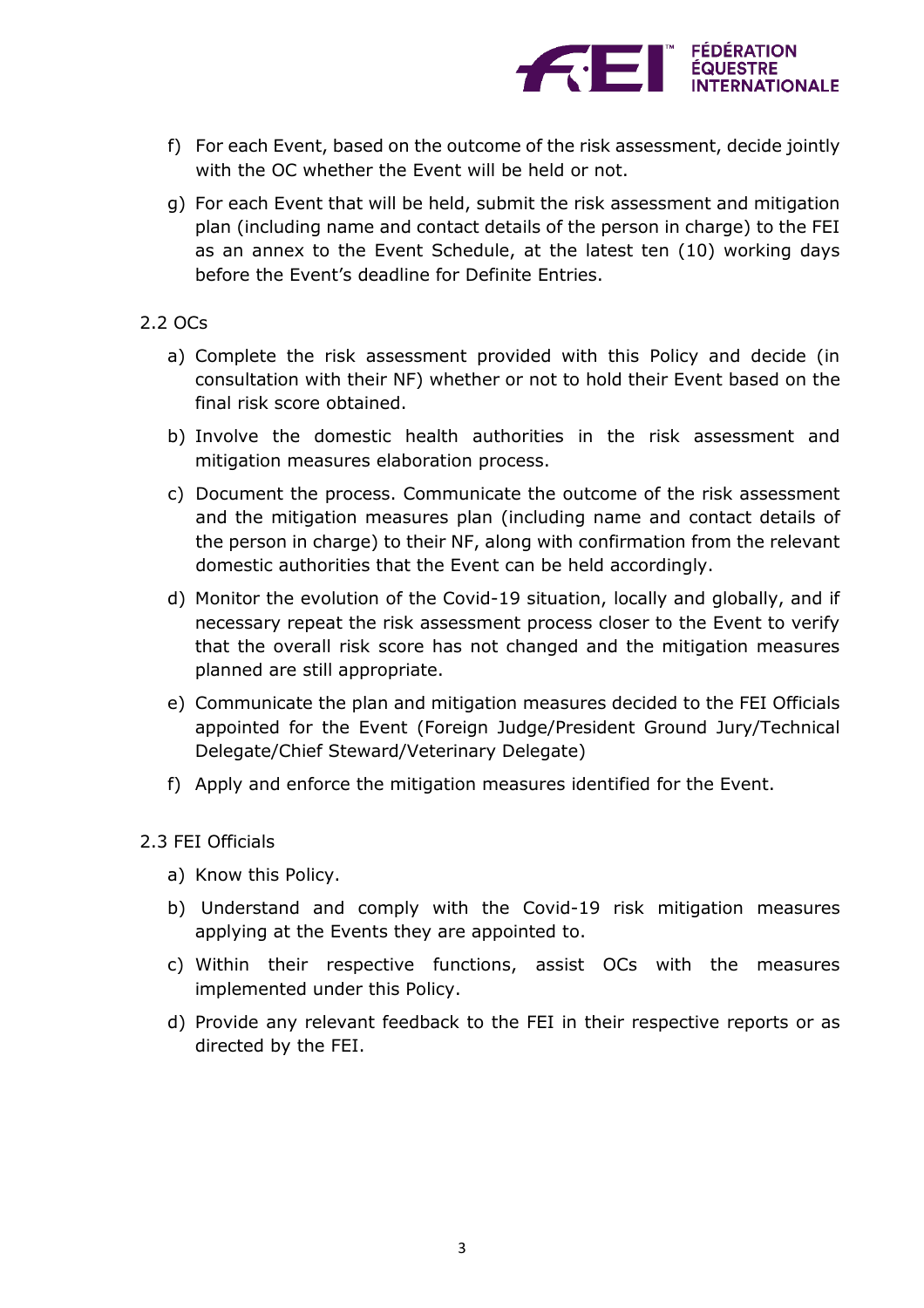

- 2.4 FEI
	- a) Ensure that completed risk assessments and corresponding mitigation measures plans are received from NFs in accordance with art. 2.1g) above.
	- b) Publish the risk assessment and mitigation measures for each Event on the FEI's website as an annex to the approved Event Schedule, five (5) working days before the Event's deadline for Definite Entries.
	- c) Follow up on feedback received from OCs, NFs, FEI Officials or other persons and share identified good practices with stakeholders.

## <span id="page-3-0"></span>**III. Sanctions**

1. Events for which the FEI has not received the documented risk assessment and mitigation measures plan in accordance with article 2.1.g) will be removed from the FEI Calendar in accordance with Article 112.3 of the FEI General Regulations.

2. Anyone refusing to comply with the risk mitigation measures put into place by OCs under this Policy may be asked to leave the venue.

3. The FEI may, at its sole discretion, sanction and/or open a disciplinary case against a person or persons or OC for any alleged breach of the Policy.

# <span id="page-3-1"></span>**IV. FEI Policy and Domestic Legislation**

All measures decided by OCs in accordance with this Policy must take into account and comply with the applicable legislation and policies from the domestic government and health authorities.

This Policy is not intended to supersede the applicable legislation and policies from the domestic government and health authorities. It is meant to supplement them with sport specific considerations in order to ensure that equivalent levels of precautions are taken at all Events.

# <span id="page-3-2"></span>**V. Overview of the Policy**

This Policy includes the following:

 A decision-making system for sports federations/sports event organisers when planning mass gatherings in the context of Covid-19.

This system, which has been developed by the WHO, is composed of a risk assessment tool, a decision making tree, and an accompanying document outlining relevant considerations.

Under this Policy, OCs have an obligation to use the WHO's system when planning their Event.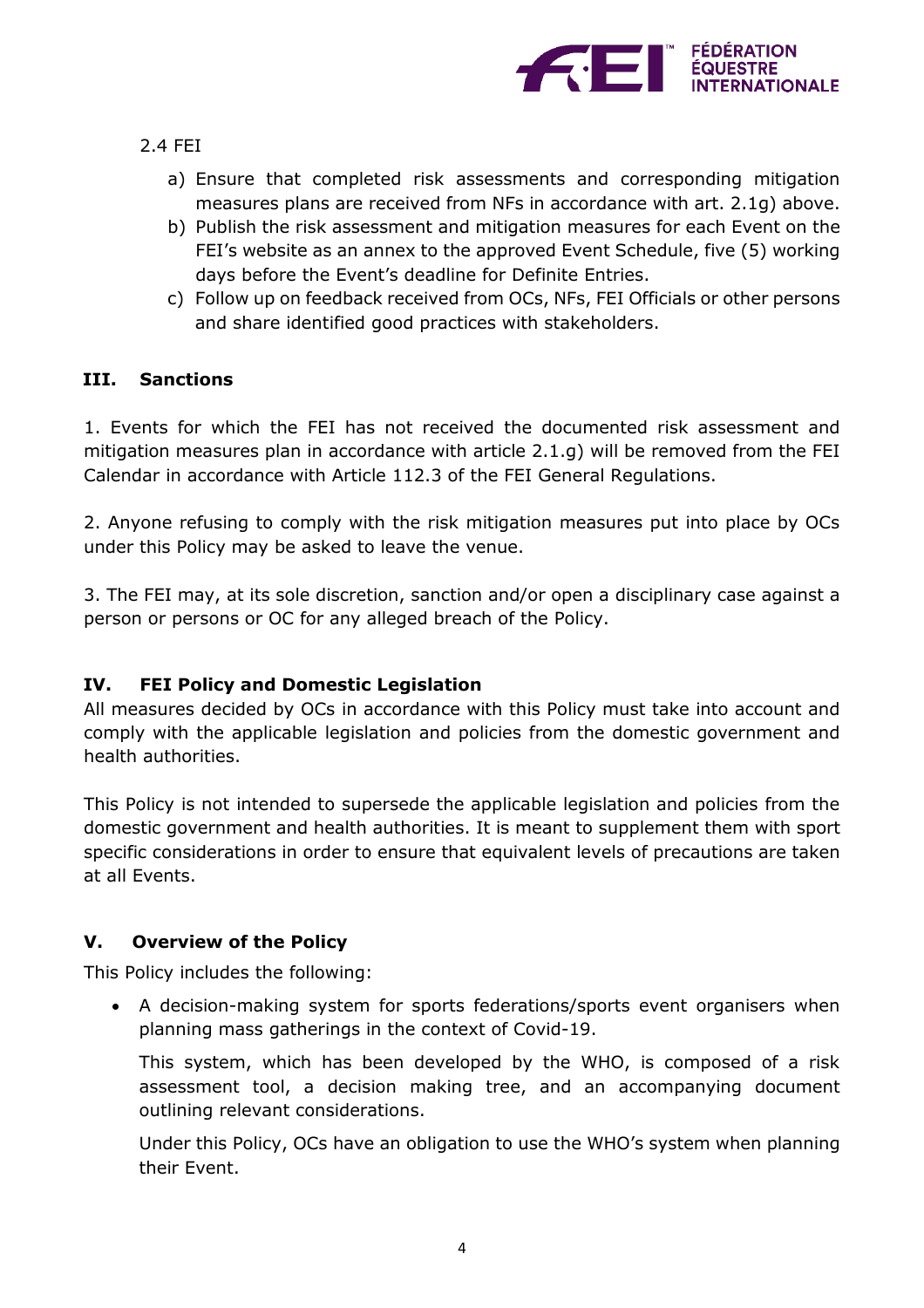

• Best Practices for OCs

These are guidelines developed by the FEI for enhanced competition safety during the Covid-19 pandemic. The recommendations specific to FEI Events in general are included in this document.

Discipline-specific recommendations will be published separately on the FEI website <https://inside.fei.org/> and will be updated as necessary.

 The FEI will also provide resources (such as checklists and templates) on its [website](https://inside.fei.org/) to assist OCs with some elements of their risk mitigation plan.

## <span id="page-4-0"></span>**VI. The mandatory risk assessment process for FEI event Organisers**

The risk assessment must be conducted during Event planning by the OC, together with their medical coordinator/team.

The relevant domestic health and safety authorities must be involved, ideally from the beginning, and their confirmation must be obtained before the Event can be held under the conditions identified in the risk assessment.

The risk assessment is carried out in three steps:

1. For background information, OCs should first read the WHO's *"Considerations for sports federations/sports event organisers when planning mass gatherings in the context of Covid-19"*.

2. Next, OCs must complete the WHO's "*Mass Gathering Sports Addendum Risk Assessment*".

This is an Excel document with four sheets:

- Sheet 1: Instructions these must be read carefully before moving to Sheet 2.
- Sheet 2: Risk Assessment. This sheet must be completed as accurately as possible. Once it is completed, the Event's "Covid-19 Risk Score" will appear. Next, the OC must move to Sheet 3 to go through the risk mitigation measures.
- Sheet 3: Risk Mitigation Checklist: as OCs move through the measures listed in this sheet they will most likely discover points they may not have reflected upon initially. In itself, this is quite useful. Once the entire sheet is filled in, a new score is obtained: the "Mitigation Score".
- Sheet 4: Overall Risk Score: in this sheet, the scores obtained in the previous two sheets are weighted against each other and the OC will then know the level of risk posed by the Event with regard to Covid-19 at this stage of their preparations.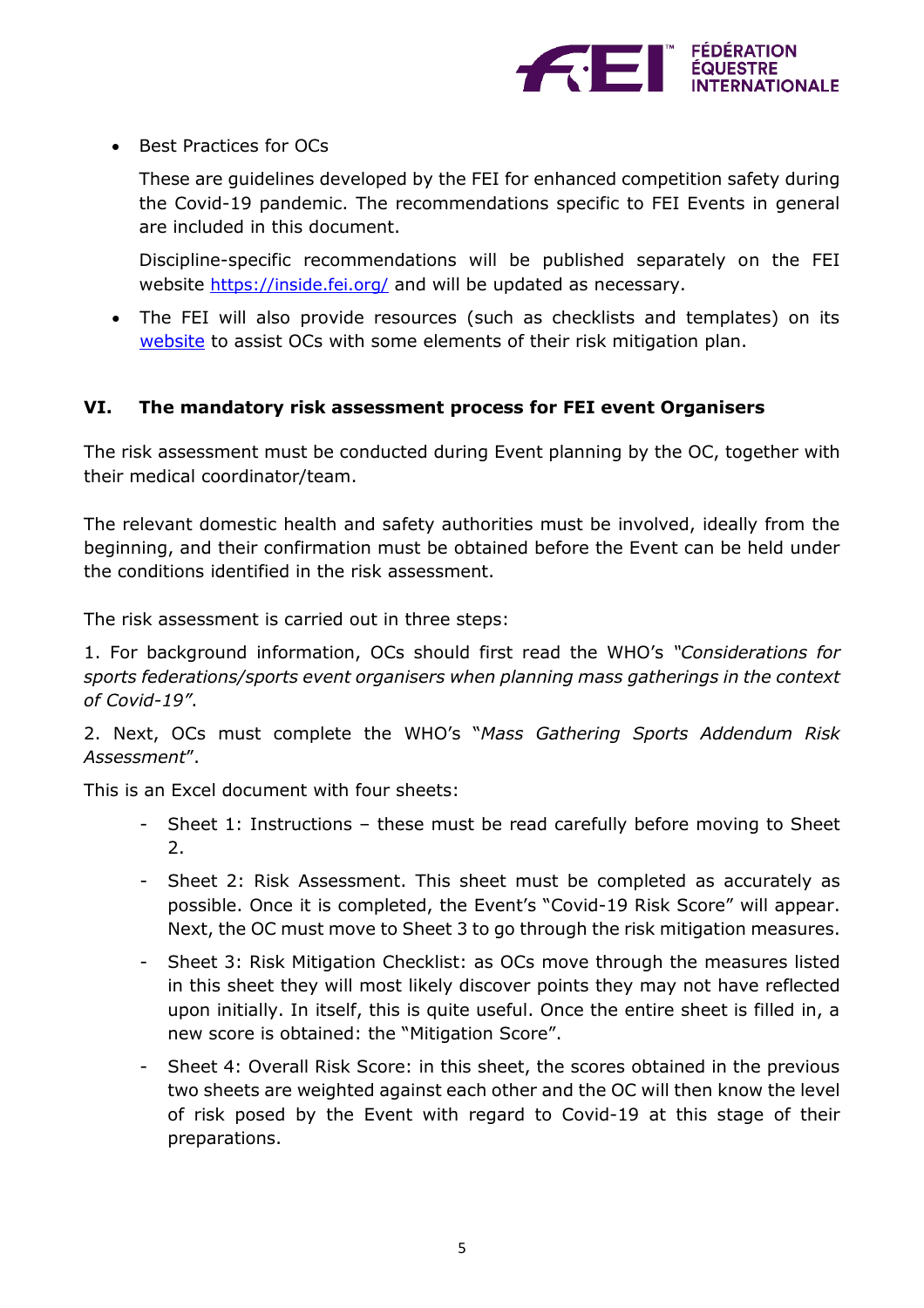

3. Next, OCs will use the *WHO Decision Tree* (pdf document) to see, where applicable, what can be done to improve the Event's Overall Risk Score in order to lower the risk. If the risk is "Very High", it is recommended to not hold the Event.

If the measures necessary to lower the Event's Overall Risk Score seem beyond the OC's means, the NF and the domestic health and safety authorities must be consulted for advice.

4. If the risk assessment was not conducted in collaboration with the relevant domestic health and safety authorities, the OC must communicate their findings to them and ask them to confirm whether they can proceed with the Event and which precautions must and/or should be put in place.

5. If the NF has not yet been involved in the process, the OC must inform them of the risk assessment outcome and the mitigation measures decided for the Event.

OCs must also inform their NF if the risk assessment indicates that cancellation is the best option. The final decision as to whether the Event is held or not must be taken in consultation with the NF.

# <span id="page-5-0"></span>**VII. Recommended Best Practices for FEI Event Organisers**

1. Assign roles. Ensuring the safety of your Event during the Covid-19 pandemic is a new task which will require additional staff/volunteers or (depending on the event size) at least an increase in the tasks of some existing staff/volunteers. Also, you will need to designate a person who will have overall responsibility for conducting the risk assessment and overseeing the implementation of mitigation measures at your Event in accordance with this Policy.

2. Enhance and expand your Event Emergency Response Plan to include a section specific to Covid-19.

The Covid-19 section will cover domestic medical resources, essential phone numbers, the procedure to follow if a person records a temperature higher than 37.5 degrees Celsius (99.5 degrees Fahrenheit), and what happens if someone attending the Event is diagnosed with Covid-19.

The Emergency Response Plan instructions in relation to Covid-19 must be disseminated to applicable personnel and included in the Covid-19 Communication Plan for the Event.

3. Have a Covid-19 Screening Plan

 Designate a member of the Event organisation to be responsible for preparing and overseeing this Covid-19 screening plan. This does not have to be a medical professional.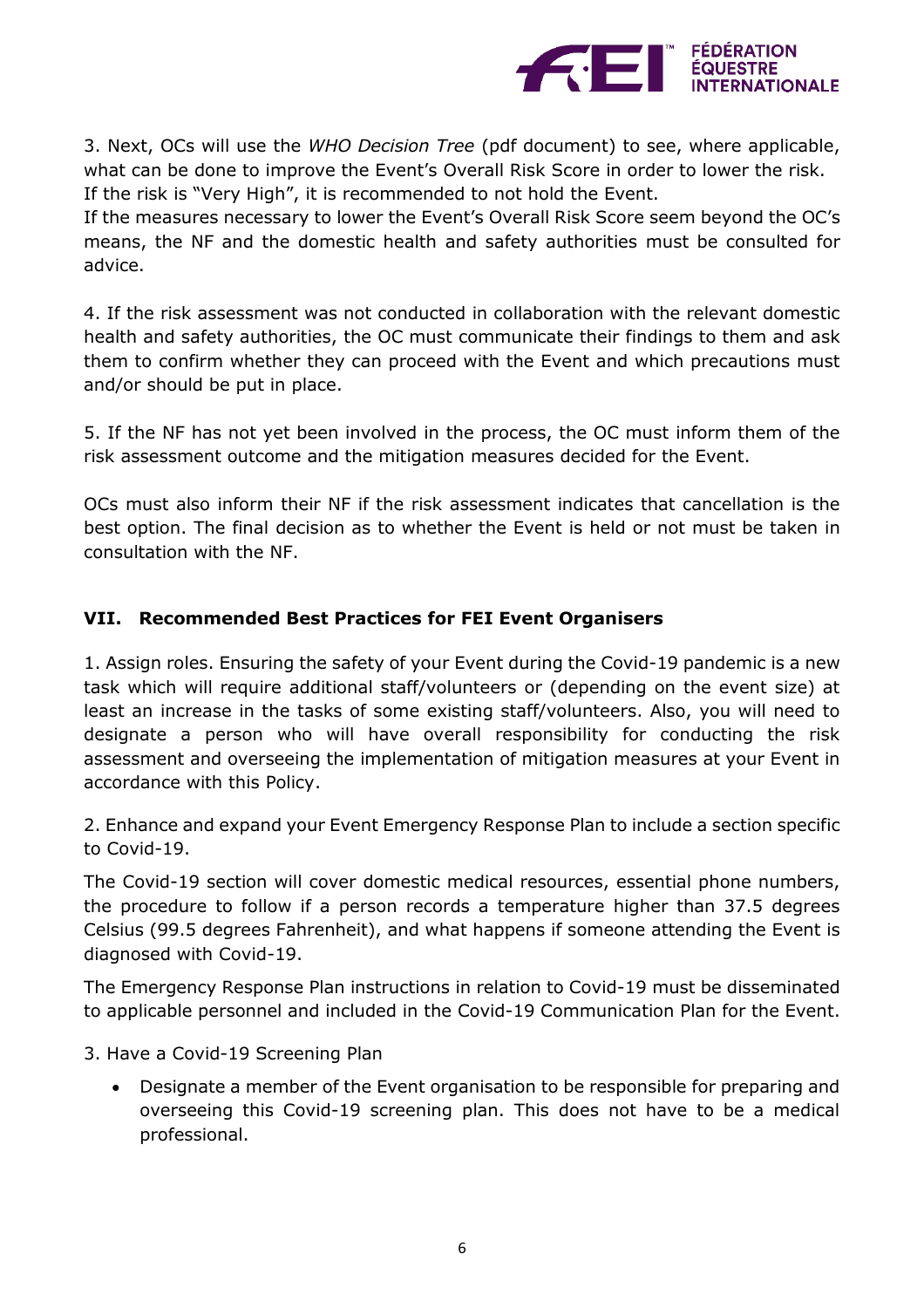

- Evaluate (post or have readily available) domestic medical resources with contact information for referral of persons who have medical issues or fail Covid-19 screening.
- Assess number of screeners required to adequately cover competition entries each day and designate specific personnel that will fulfil these duties with a schedule.
- Standard Covid-19 screening questions (all persons entering the venue): - Have you had a recent fever, chills or unexplained cough, diffuse muscle aches, sudden loss of smell or taste?

- Have you been exposed to a person with Covid-19 in the last two weeks (excluding healthcare personnel "protected" contact with Covid-19 patients in their professional duties while using appropriate Personal Protective Equipment) or have you yourself been diagnosed or suspected to have Covid-19 in the last two weeks?

- Temperature screening (use non-contact thermometer; enquire with local health authorities to identify a suitable model). If temperature is greater than 37.5 degrees C (or 99.5 degree F) the person cannot enter the venue.
- To avoid multiple screenings on the same day, consider using different coloured daily wristbands for re-entry.
- Anyone failing screening must seek outside medical attention. If the OC personnel is made aware of any persons already on the competition grounds exhibiting symptoms of fever or chills such persons should be asked to leave the venue immediately and be referred to outside medical attention.
- 4. Social distancing<sup>3</sup>

 $\overline{\phantom{a}}$ 

Enforce social distancing requirements throughout the venue at all times. Consider the following measures:

4.1 Limiting entries

Consider limiting entries to the Event and/or to specific sections within the Event to manage the concentration of horses and people.

4.2 Limiting or prohibiting the public/spectators

Consider initially prohibiting the public or spectators from being on the competition grounds to reduce risk.

VIP and other social areas are strongly discouraged unless social distancing requirements can be enforced in accordance with the applicable domestic regulations.

<sup>&</sup>lt;sup>3</sup> "Social distancing" means deliberately increasing the physical space between people to avoid spreading illness. It typically involves avoiding gathering together in large groups and keeping a certain distance from others. The distance specified in relation to Covid-19 may differ from country to country. **This Policy recommends a distance of two metres whenever possible**.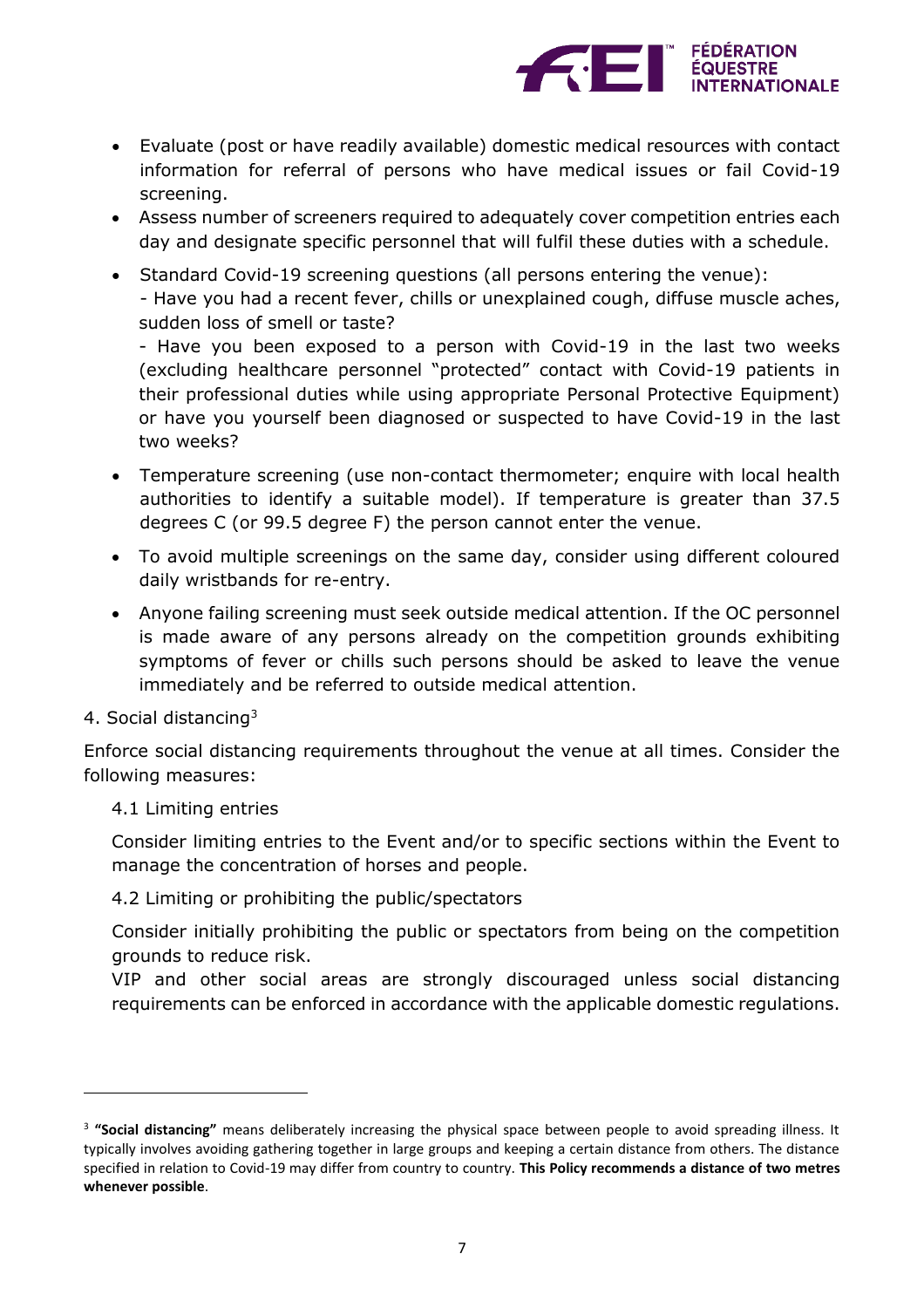

4.3. Limit the number of entry points to the venue (and separate entry and exit if possible, using two different doors).

This will make it easier to check that people in the venue follow the social distancing instructions.

## 4.4 Consider increasing security staff at the Event

Depending on the size of the venue, this may help enforcing your measures under this Policy.

4.5 In certain disciplines and certain situations, social distancing may not be possible, either due to the nature of the discipline or the needs of a Para Equestrian Athlete. In such circumstances, it is the responsibility of the OC, Athlete, trainer and parents/families to ensure that in these conditions adjustments to social distancing have been through the risk assessment process that ensures individuals are not putting themselves or others at undue risk. Detailed discipline-specific guidelines will be issued by the FEI to assist decision-making.

## 4.6 Transportation

All transportation arrangements (shuttles and any other vehicles) should take social distancing into account. If impossible, the persons transported should wear masks and clean their hands with disinfectant before entering and leaving the vehicle, which should be sanitised as often as possible.

## 5. Communication<sup>4</sup>

 $\overline{a}$ 

A communication plan will be necessary to make sure that all persons attending the Event are informed about the measures applying at the Event before they enter the venue and know who to contact in case of need.

This should involve including appropriate announcements in the Event Schedule and OC notifications to Participants.

If tickets are issued for the Event, the ticketing terms and conditions must be updated to include a statement that anyone not complying with the Covid-19 measures in place on site may be required to leave the venue. If no tickets are issued, this information should appear on the Event's website and/or at the point of entry. Please refer to the FEI's template Covid-19 Communication Plan.

<sup>4</sup> A *Covid-19 Communication Plan Checklist for OCs* is available on the FEI's website.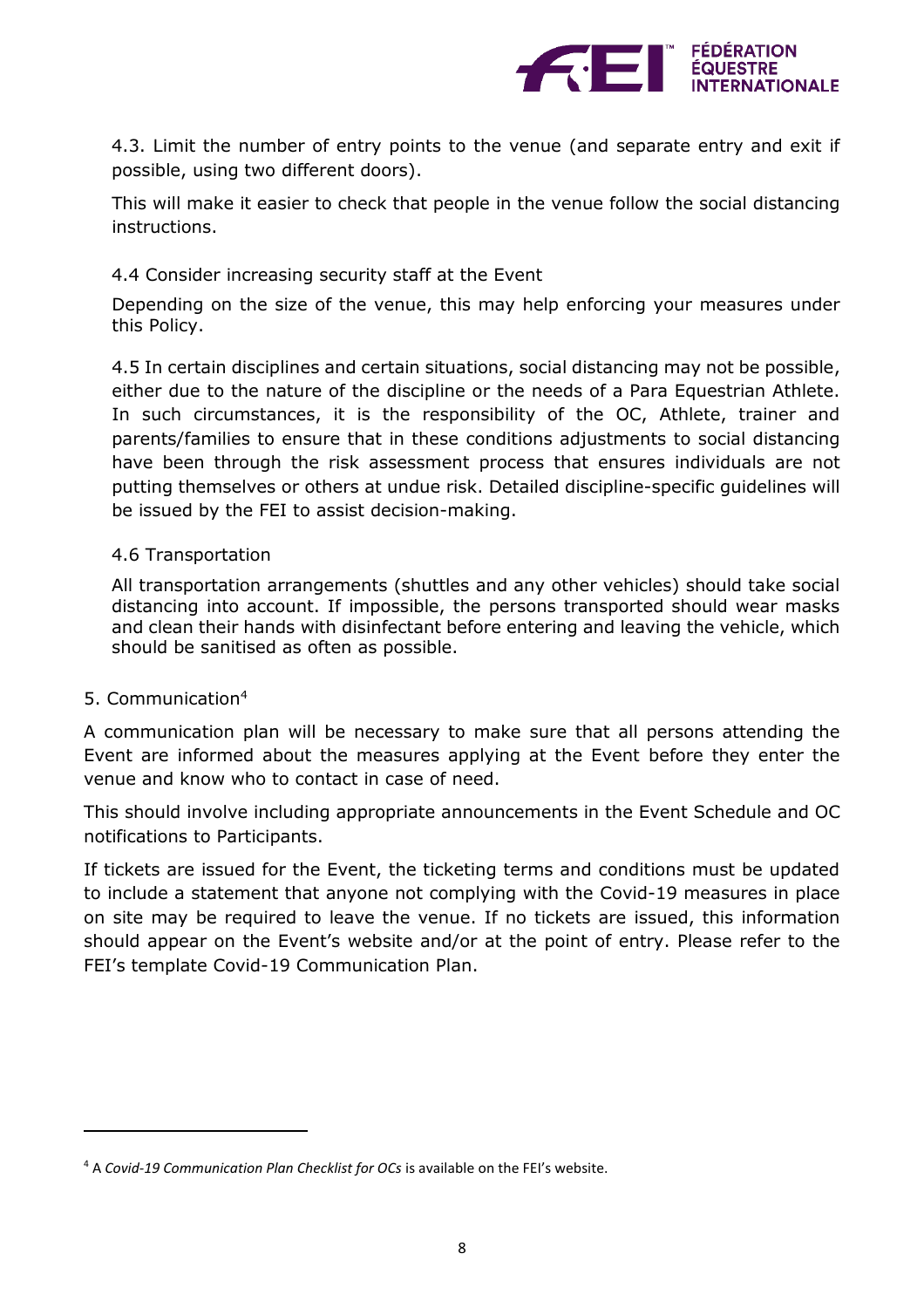

- 6. Signage
	- Post signage at all entrances to the competition grounds stating the following: "To protect others from possible transmission of the virus, anyone who exhibits Covid-19 symptoms <sup>5</sup> or has been in (unprotected) contact with someone who has tested positive for Covid-19 within the last two weeks, cannot enter the venue. These persons are encouraged to contact their own health care provider or a local medical resource immediately for further medical advice."
	- Post signage throughout the venue (i.e. competition office, competition and schooling areas, stables, etc.) including recommendations about good hygiene, ways to reduce the risk of Covid-19 transmission (see for example *CDC – [Stop the](https://www.cdc.gov/coronavirus/2019-ncov/downloads/stop-the-spread-of-germs.pdf)  [Spread of Germs\)](https://www.cdc.gov/coronavirus/2019-ncov/downloads/stop-the-spread-of-germs.pdf)*, as well as what to do and who to contact if someone suspects they have Covid-19 symptoms.
	- The signage must display all regulations, best practices and guidelines in effect at the competition including applicable domestic law, regulations, and recommendations.

# 7. Personal Protective Equipment (PPE)

If required by domestic regulations, or at your own discretion, provide and require a facemask or face covering for all staff, medical personnel, Service Providers and volunteers, and strongly encourage Participants to wear them as well when not mounted on a horse or carriage. You can provide facemasks or face covering to Participants, always with information on the proper use of face masks and their safe disposal<sup>6</sup>.

# 8. Facilities

 $\overline{a}$ 

- a) Cleaning/Sanitising
	- Provide hand sanitisation stations with access to soap and water or alcohol based hand sanitiser throughout the grounds, including at each competition area and schooling/warm up area.
	- Provide hand sanitiser to all officials, arena crew, office staff and maintenance staff.
	- Frequently sanitise surfaces touched by many people: door handles, arena gates, wash racks and hoses, etc.
	- Ensure frequent cleaning and sanitising of bathrooms, provide soap and water or alcohol based hand sanitiser in bathrooms.
	- Prohibit the use of public water fountains.

<sup>5</sup> The most **common symptoms of Covid-19** are fever, dry cough, and tiredness. Other symptoms that are less common and may affect some patients include aches and pains, nasal congestion, headache, conjunctivitis, sore throat, diarrhoea, loss of taste or smell or a rash on skin or discoloration of fingers or toes. These symptoms are usually mild and begin gradually. (Source: WHO website: [https://www.who.int/emergencies/diseases/novel-coronavirus-2019/question-and](https://www.who.int/emergencies/diseases/novel-coronavirus-2019/question-and-answers-hub/q-a-detail/q-a-coronaviruses)[answers-hub/q-a-detail/q-a-coronaviruses\)](https://www.who.int/emergencies/diseases/novel-coronavirus-2019/question-and-answers-hub/q-a-detail/q-a-coronaviruses)

<sup>6</sup> WHO website: [https://www.who.int/emergencies/diseases/novel-coronavirus-2019/advice-for-public/when-and](https://www.who.int/emergencies/diseases/novel-coronavirus-2019/advice-for-public/when-and-how-to-use-masks)[how-to-use-masks](https://www.who.int/emergencies/diseases/novel-coronavirus-2019/advice-for-public/when-and-how-to-use-masks)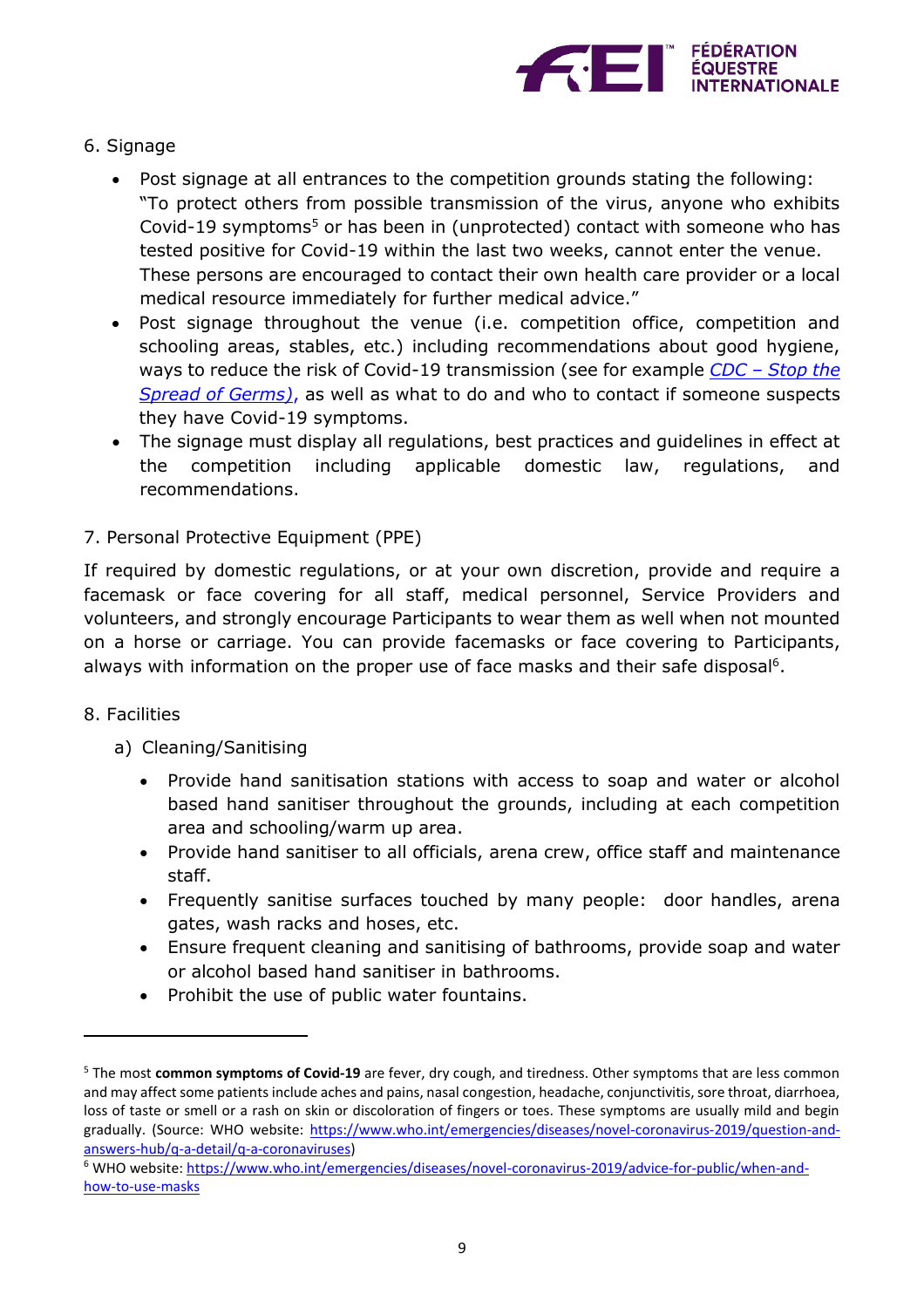

- b) Competition Office
	- Strongly encourage all Athletes to complete entry forms, in their entirety, including having all requisite memberships in place, prior to entering the competition office when possible.
	- Strongly encourage that all entries, additional entries, withdrawals, feed & bedding orders, billing/invoicing are done electronically where possible.
	- Limit the number of people who can enter the competition office at any one time.
	- Install clear plastic, glass or other type of protective shield/barrier in front of office staff.
	- Provide hand sanitiser near the door.
	- Provide an 'in' door and an 'out' door, if possible.
	- Provide markers to delineate 2m (6 feet) spacing between people in the office and in any waiting lines (eg markers on floor).
	- Prepare and email athlete bills as early as possible.
	- Establish appointment times for checkout at the competition office.
- 9. Competition, Schooling and Exercise Areas
	- Frequently announce your Covid-19 requirements via facility PA systems.
	- Use posted orders of go and/or published ride times including online orders of go and ride times.

At venues with multiple competition areas, consider designating one area as primary where assigned times and/or orders of go take precedence.

- Provide individual water bottles versus community water coolers.
- Arrange judges' areas to comply with social distancing requirements.
- Limit and organise seating areas to comply with social distancing requirements.
- Restrict the number of people accompanying a horse to the competition arena to those persons who are needed for safety or for achieving effective competition. All must comply with social distancing requirements.
- Schooling and exercise area provisions:
	- Provide monitors to ensure compliance with regulations and best practices.
	- Schooling jumps Provide sanitising items (spray bottles, wipes) and closed disposal bins at each competition area and schooling/warm-up area. Advise individuals to wipe down jump equipment after use and sanitise hands before and after handling the jumps.
	- Determine equine/human capacity in relation to the area and restrict access to a limited number in order to maintain social distancing requirements.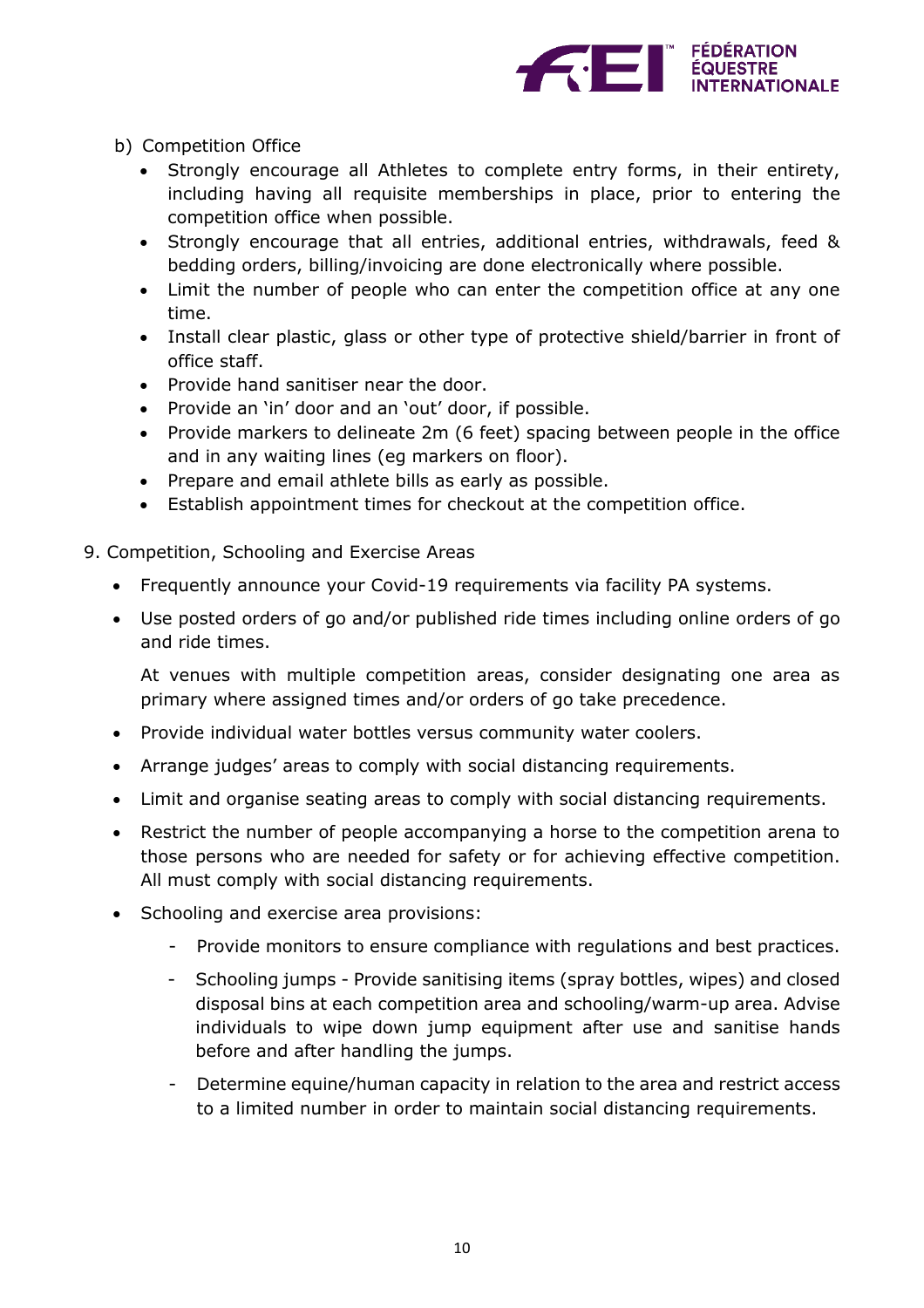

- Where Participants compete collectively, determine and communicate to Participants, the maximum number of horses permitted in each competition area at one time based on the size of the competition areas and social distancing requirements.
- Communicate with Participants if competitions will be divided and held in one or more sections.
- Create a method of giving rosettes and trophies (Presentations) that reduces or eliminates hand-to-hand contact and maintains social distancing.

## 10. Stabling

 $\overline{a}$ 

- Consider staggering stabling to comply with social distancing requirements.
- Restrict access to the stabling areas to veterinarians, Athletes, Officials, grooms, trainers and other essential personnel. OC will restrict access as they deem appropriate depending on individual venue circumstances. This could range from total restriction to limiting Owners access to specific times during the day.
- Remind all personnel in the stabling areas to comply with all best practices and guidelines in effect at the competition.
- Provide hand sanitisation stations in the stabling area and encourage stable personnel to use frequently.
- Provide sanitising items (spray bottles, wipes) and closed disposal bins in the stables and advise individuals to wipe down box door handles and any items they have touched after completing their horse care duties.

# 11. Service Providers, trade stands

Consider limiting the offer of non-essential services at your Event as much as financially viable, unless social distancing can easily be enforced.

- Advise any Service Providers to take precautions in accordance with the guidelines issued by the relevant domestic authority.
- For onsite food-service, consider requesting provision of pre-packaged food only, with enforcement of social distancing by avoiding communal dining areas or tables.

# 12. Recommended Best Practices for Participants

OCs must require all Participants to follow the best practices listed below while present on the competition grounds:

• Provide hand sanitiser and masks (along with instructions on the correct use and safe disposal of masks<sup>7</sup>) to your stable staff and other personnel and encourage them to use these items on a regular basis.

<sup>&</sup>lt;sup>7</sup> WHO website: [https://www.who.int/emergencies/diseases/novel-coronavirus-2019/advice-for-public/when-and](https://www.who.int/emergencies/diseases/novel-coronavirus-2019/advice-for-public/when-and-how-to-use-masks)[how-to-use-masks](https://www.who.int/emergencies/diseases/novel-coronavirus-2019/advice-for-public/when-and-how-to-use-masks)